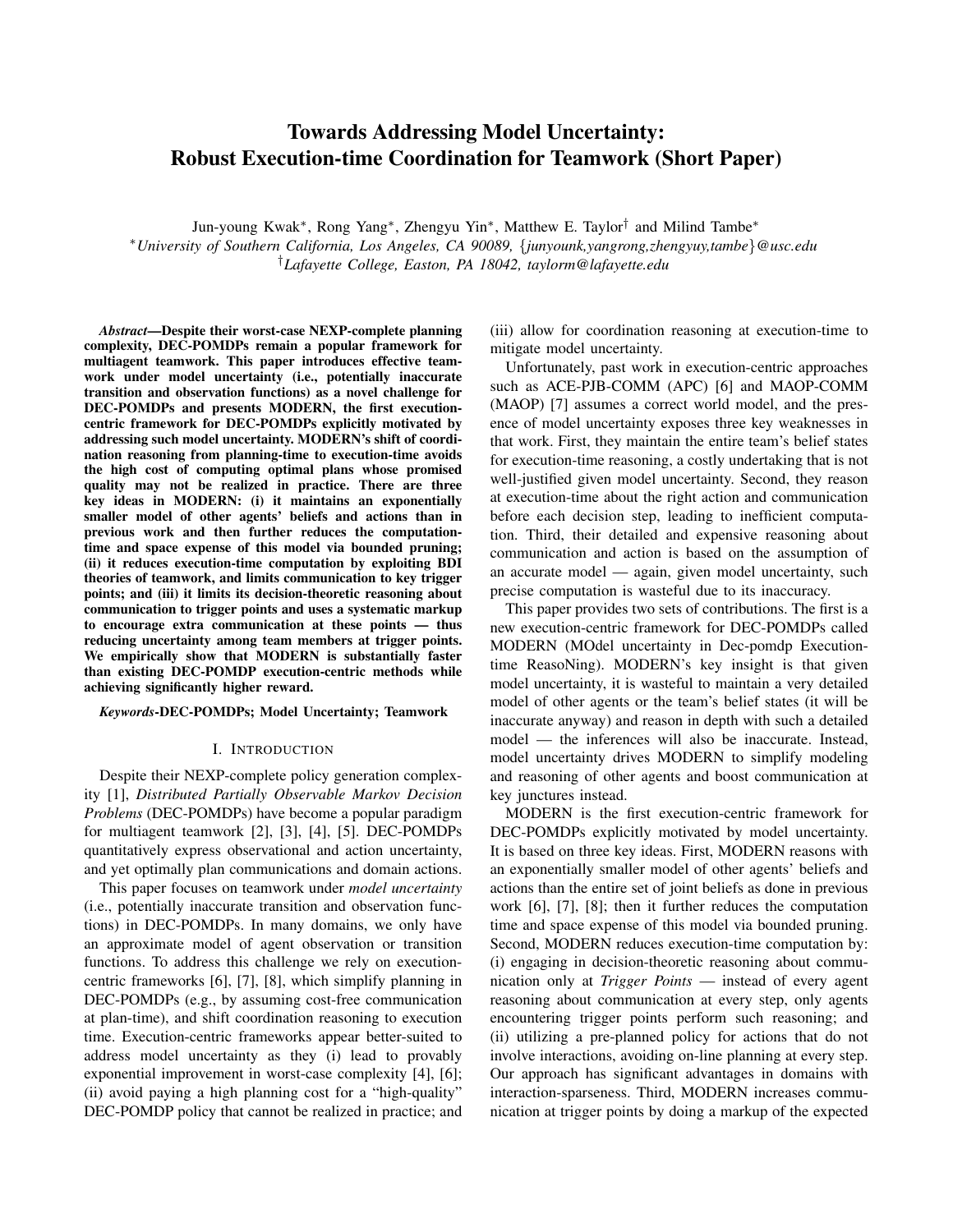utility gain under the assumption that communication has significant value in reducing uncertainty. We justify our design decisions in MODERN through a systematic empirical evaluation. As our evaluation shows, MODERN outperforms competing algorithms in terms of its run-time performance while finding higher quality solutions.

This paper's second set of contributions is in opening up model uncertainty as a new research direction for DEC-POMDPs and emphasizing the similarity of this problem to the *Belief-Desire-Intention* (BDI) model for teamwork [9], [10]. In particular, BDI teamwork models also assume inaccurate mapping between real-world problems and domain models. As a result, they emphasize robustness via execution-time reasoning about coordination [10]. Given some of the successes of prior BDI research in teamwork, we leverage insights from BDI in designing MODERN.

## II. DESIGN DECISIONS

During planning,  $MODERN<sup>1</sup>$  has a standard single-agent POMDP planner [11] plan a policy for the team of agents by assuming zero-cost communication. The resulting policy, provided to each agent, would be optimal if agents fully communicated at each time step (zero cost communication); but given non-zero-cost communication, agents must selectively communicate. Thus, at execution-time, agents model other agents' beliefs and actions so as to reason about when to communicate with teammates, reason about what action to take if not communicating, etc.

MODERN's design is driven by the model uncertainty, and thus MODERN simplifies modeling and reasoning about other agents by maintaining a bounded approximate model (compared to previous work [6], [7] which maintains a very detailed model). Instead, MODERN boosts communication at trigger points. As shown in our experimental results, it is precisely due to this aggressive reliance on communication rather than detailed reasoning that MODERN outperforms its competitors who are much more reliant on their models of other agents. We describe these ideas in the following.

Modeling Other Agents: In contrast with the complete tree of joint beliefs in [6], [7], MODERN maintains an approximate and exponentially smaller set of beliefs to model other agents via (i) *Individual estimate of joint Beliefs (IB)* and (ii) *Bounded Pruning*.

IB is a concept used in MODERN to decide whether or not communication would be beneficial and to choose a joint action when not communicating. IB can be conceptualized as a subset of team beliefs that depends on an agent's local history.  $IB<sup>t</sup>$  describe the set of nodes of the possible belief trees of depth t. Each node  $\theta$  in IB<sup>t</sup> has a tuple consisting of  $\langle \mathbf{b}(\theta), \mathbf{h}(\theta), \mathbf{a}(\theta), p(\theta) \rangle$ , where  $\mathbf{b}(\theta)$  is a probability distribution over the set of joint states given that  $h(\theta)$ ,  $h(\theta)$  is the joint observation history,  $a(\theta)$  is the joint action obtained from a given policy tree, and  $p(\theta)$  is the likelihood of observing  $h(\theta)$ .

Although IB is exponentially smaller than previous work in [6], [7], the number of possible beliefs in IB grows rapidly, particularly when agents choose not to communicate for long time periods. Hence, we propose a new pruning algorithm that provides further savings. In particular, it keeps a fixed number of *most likely* beliefs per time step in IB. Our pruning method first expands beliefs using the Bayes update rule and then selects the most likely belief at each time step until the selected number of beliefs reaches a pre-defined upper-limit. This reduced belief set is used to detect trigger points and reason about communication in MODERN. Note that MODERN uses a *sync* action in communication (discussed below) that is useful to ensure that all agents create an identical belief. This provides a way to ascertain the team's joint status and avoid miscoordination.

Using IB to Detect Trigger Points: The policy provided to each agent from MODERN's planning maps the agent team's joint observation to joint actions. Unlike [6] or [7], MODERN does not require agents to reason from scratch about what action or communication to execute at every time step. Instead, agents follow the provided policy, mapping their own observation in the policy to their own action, except at "trigger points." Trigger points include any situation involving ambiguity in mapping an agent's observation to its action in the joint policy. The key idea is that in sparse interaction domains, agents will not have to reason about coordination at every time step and only infrequently encounter trigger points, thus significantly reducing the burden of execution-time reasoning.

Using trigger points to reason about communication is similar to the use of joint commitments in BDI teamwork to reason about communication [10]. Indeed, ask and tell in MODERN share some similarity to the initiation and termination (respectively) of joint commitments to trigger communication in BDI teamwork [9], [10].

How to Reason — The Markup Function: MODERN's reasoning about communication is governed by the following formula:  $f(\kappa, t) \cdot (U_{\text{C}}(i) - U_{\text{NC}}(i)) > \sigma$ , where  $\kappa$  is a markup rate, t is a time step,  $U_{\text{C}}(i)$  is the expected utility of agent i if agents were to communicate,  $U_{\text{NC}}(i)$  is the expected utility of agent  $i$  when it does not communicate, and  $\sigma$  is a given communication cost. The two novelties in MODERN's reasoning are how it computes  $U_{\text{C}}(i)$  and  $U_{\text{NC}}(i)$ , and how it uses the markup function  $f(\kappa, t)$ . Both of these are motivated by model uncertainty.

In MODERN, agents reason if communication would be beneficial. If they communicate, all agents synchronize local observation histories. Thus, all agents reach a specific belief node,  $\theta$ , and can choose a joint action for the team. Otherwise, if no agent chooses to communicate, each agent chooses the best locally optimal action based on estimated most likely actions of other agents. Computation

<sup>&</sup>lt;sup>1</sup>More details about MODERN and experiments can be found in [12].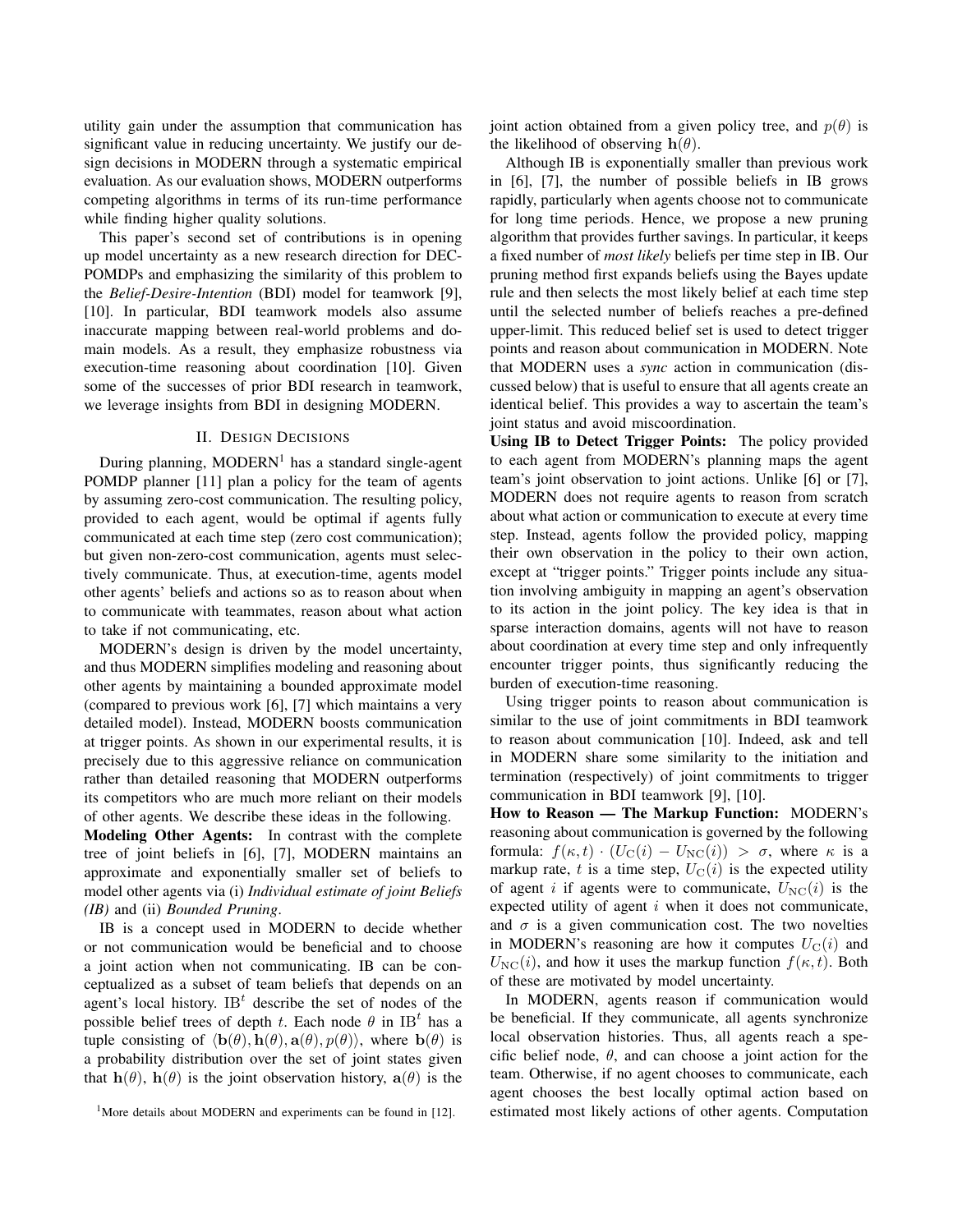of  $U_{\rm C}(i) - U_{\rm NC}(i)$  is performed as following:

$$
U_{\mathcal{C}}(i) = \sum_{\theta \in \mathcal{B}_i} p(\theta) \cdot V(\mathbf{b}(\theta), \mathbf{a}(\theta)),
$$
  
\n
$$
U_{\mathcal{NC}}(i) = \max_{a_i \in A_i} U_{\mathcal{IB}_i}(\langle a_i, a_{-i}^* \rangle),
$$
  
\n
$$
a_{-i}^* = a_{-i}(\theta^*) \text{ s.t. } \theta^* \in \Theta,
$$
  
\n
$$
U_{\mathcal{IB}_i}(\mathbf{a}) = \sum_{\theta \in \mathcal{IB}_i} p(\theta) \cdot V(\mathbf{b}(\theta), \mathbf{a}).
$$

 $V(\mathbf{b}, \mathbf{a})$  is the expected utility when an action  $\mathbf{a}$  is taken at belief state b.  $a_{-i}^*$  is agent i's estimate of the most likely action of all other agents. This is greedily selected using the most likely observation sequence for all other agents, Θ, at every time step.  $U_{\text{C}}(i)$  is calculated by considering twoway synchronization, which emphasizes the benefits from communication.  $U_{\text{NC}}(i)$  is computed based on the individual evaluation of heuristically estimated actions of other agents.

The markup function,  $f(\kappa, t)$ , helps agents to reduce uncertainty among team members by marking up the expected utility gain from communication rather than perform precise local computation over erroneous models — the markup in essence selectively boosts communication. In this work, we use an exponential markup rate,  $f(\kappa, t) = \kappa^t$ . Because uncertainty among team members increases as time passes, the markup rate should increase according to the time step.

# III. EMPIRICAL VALIDATION

We evaluate the performance of MODERN and show some preliminary results compared to two previous techniques: APC [6] and MAOP [7]. The *planning* time for all algorithms is identical and thus we only measure the average execution-reasoning time per agent. Noise in transition matrix and observation matrix follow a Dirichlet distribution (which is not known by the planner or the agents). The level of model error is represented by a parameter  $\alpha$  ( $\sum_i^L \beta_i$ ) in Dirichlet distribution: error *increases* as α *decreases*. We evaluate MODERN under four different amounts of error by varying  $\alpha$  from 10 to 10000. The experiments were run on Intel Core2 Quadcore 2.4GHz CPU with 3GB main memory. All techniques were evaluated for 600 independent trials throughout this section. We report the average rewards.

Comparison — Solution Quality: We compared the average rewards achieved by all algorithms for three different communication costs in two small grid domains and the dec-tiger domain<sup>2</sup>. The communication costs are selected proportional to the expected value of the policies: 5%, 20%, and 50%. The time horizon was set to 3 in this set of experiments.

In Table I,  $\sigma$  in column 1 displays the different communication cost and  $\alpha$  in column 2 represents the level of model error. Columns 3–6 display the average reward achieved by each algorithm in the  $1\times 5$  grid domain. Columns 7–10 show the results in the  $2\times3$  grid domain. Columns 11–14 are for the multi-agent tiger domain. For the markup function in MODERN (MD in Table I),  $\kappa_1 = 1.0$  and  $\kappa_2 = 1.25$  were used. We performed experiments with a belief bound of 10 nodes per time-step for our algorithm.

Table I shows that MODERN (columns 3–4, and 7– 8) significantly outperformed APC (columns 5 and 9) and MAOP (columns 6 and 10) in the grid domains that have sparse interactions. MODERN received statistically significant improvements (via t-tests,  $p < 0.01$ ), relative to other algorithms. In the highly-coupled tiger domain, APC (column 13) had slightly higher reward than MODERN (columns 11–12) when communication cost ( $\sigma$ ) was low (5%, rows 3–6) or medium (20%, rows 7–10), but the difference was only about 10% in reward. However, when  $\sigma$  was high (50%, rows 11–14), MODERN outperformed APC. In particular, even at this high  $\sigma$ , MODERN selectively utilized communication to successfully perform a joint task, and thus it achieved higher reward. MAOP (column 14) showed the worst results regardless of  $\alpha$  and  $\sigma$ .

In these small domains, the average reward in MODERN was similar regardless of the markup rate (columns 3– 4, 7–8, and 11–12). *Indeed, without carefully tuning* κ *(e.g.,* κ*=1.0), MODERN's rewards were still statistically significantly higher than others.*

Comparison — Runtime: Here, we compare the average (execution) runtime per agent of the algorithms. MODERN used 10 belief nodes for the bounded pruning (for small domains, this limit was never reached). Communication cost was 5% of the expected utility. The maximum runtime per trial was set to 1,800 seconds. In the tiger domain, all algorithms showed similar results. In small  $1\times 5$  and  $2\times 3$ grid domains, MODERN and APC took similar amounts of time. The runtime of MAOP was 1.39–1.89 times that of MODERN's runtime in both domains, where this difference was statistically significant (via t-tests,  $p < 0.01$ ). In a scaled-up  $2\times3$  grid domain with longer time horizon (T=5), MAOP was not able to finish running within the time limit. APC uses a particle filtering technique to improve speed, but even with only one particle, APC exceeded the time limit to finish a trial, whereas MODERN took less than 125 seconds.

We then ran experiments in the larger grid domain with increased time horizons. We tested the algorithm under two different communication costs: 5% and 50%. MAOP and APC (with 1 particle) could not solve the problem within the given time limit for even the shortest time horizon — while MODERN took significantly less time than other algorithms. In particular, when T=8, MODERN takes less than 150 seconds with  $\sigma = 5\%$  and about 1500 seconds with  $\sigma = 50\%$ , which are still lower than the time limit. As the time horizon increased, MODERN obtained higher rewards (9.8–15.7), since there was more time for agents to recover from any failed actions. With  $\sigma$ =50%, MODERN took more time than

<sup>&</sup>lt;sup>2</sup>The domain details are described in  $[12]$ .